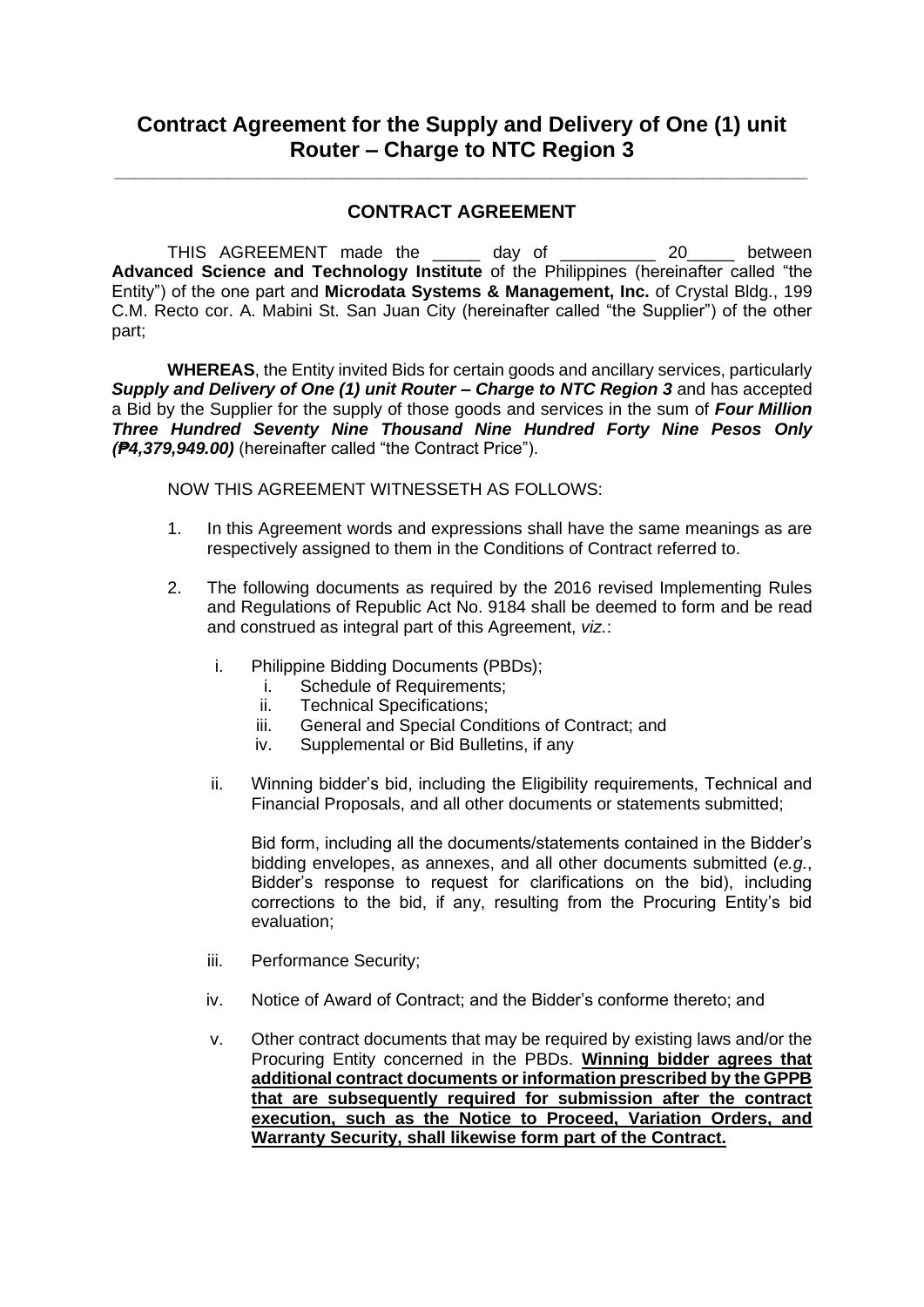- 3. In consideration for the sum of *Four Million Three Hundred Seventy Nine Thousand Nine Hundred Forty Nine Pesos Only (₱4,379,949.00)* or such other sums as may be ascertained, *Microdata Systems & Management, Inc.* agrees to *provide the goods and services* in accordance with his/her/its Bid.
- 4. The *Advanced Science and Technology Institute* agrees to pay the abovementioned sum in accordance with the terms of the Bidding.

IN WITNESS whereof the parties hereto have caused this Agreement to be executed in accordance with the laws of the Republic of the Philippines on the day and year first above written.



**FRANZ A. DE LEON, Ph.D.**

**Director** 

### **ROSEMARIE L. TRINIDAD**

Account Manager

 *for:*

#### **ADVANCED SCIENCE AND TECHNOLOGY INSTITUTE**

*for:*

#### **MICRODATA SYSTEMS & MANAGEMENT, INC.**